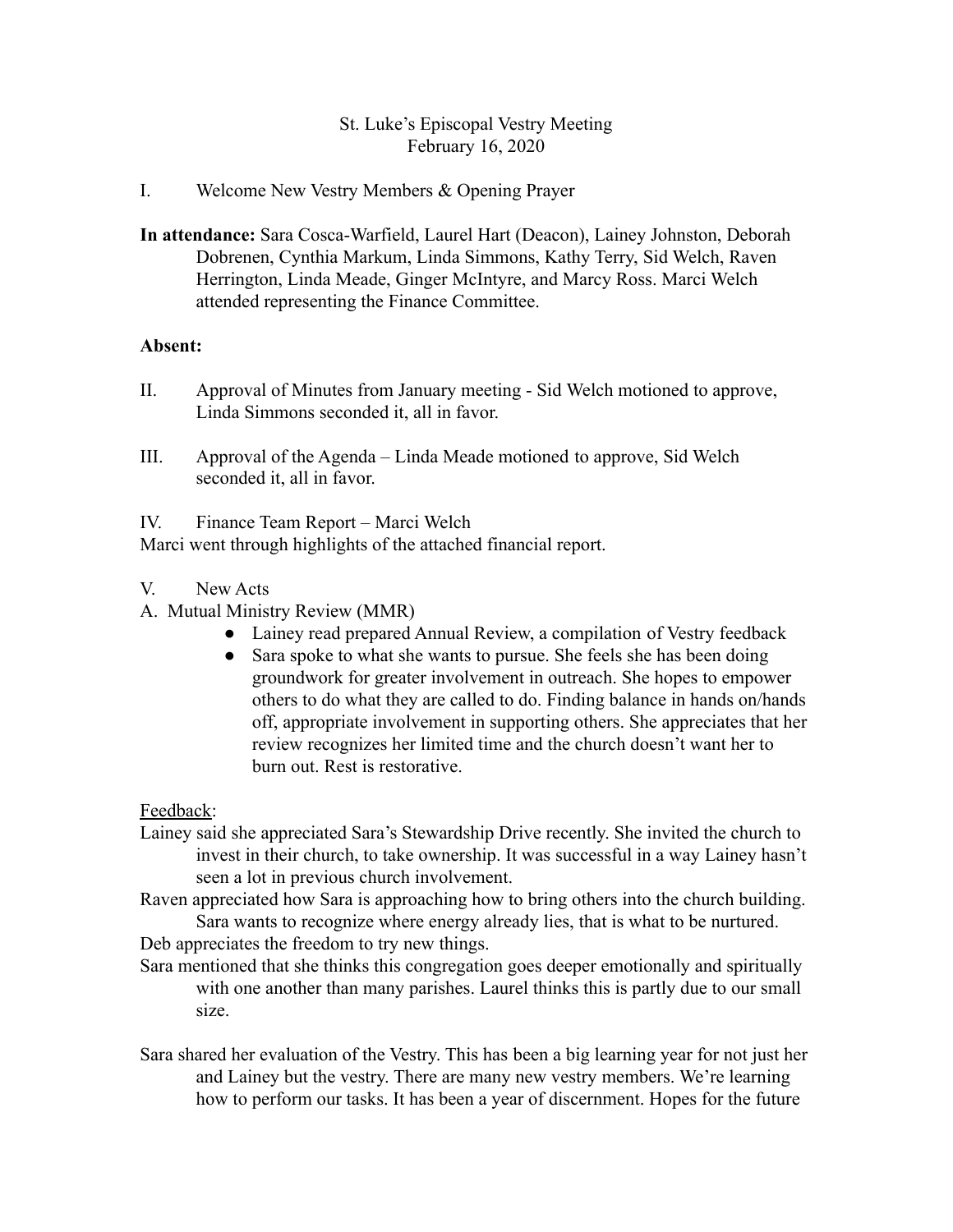include 1) to understand core values of St. Luke; 2) understand the roles and duties of the vestry (vestry training is coming up), better orientation for vestry members; 3) understand and assist in the financial condition of the church, must be a contributing member of the church, are legally responsible, 4) focus on long-term goals of the church, become more strategic; 5) vestry members should attend activities of the church, to participate, to be involved beyond worship. The vestry is finding their place and growing. Sara has a list of twenty goals for the next year.

Diocese will provide a facilitator next year for the MMR.

- B. Covenant of Ministry Discussion & Vote
	- 1. Changes in Covenant See attached.
	- 2. SHU-the Episcopalian pay chart.
- 3. Housing Allowance Salary going up per diocese standards. Has already been approved in the budget. Insurance has gone up. Kathy Terry motioned to increase Sara's salary. Ginger McIntyre seconded the motion, all in favor.
	- C. Ministry Team Discussion and Choosing
		- 1. Buildings and Grounds Sid Welch continues to take care of the buildings. Kathleen & Jeff Booren want to take care of the grounds!
		- 2. Outreach/Mission Deborah Dobrenen, Marcy Ross, Linda Meade
		- 3. Welcome Marcy Ross, wants to work with Outreach.
		- 4. The Ark Children's & Youth Ministry Kathy Terry and Raven Herrington.
		- 5. Finance/Stewardship Linda Simmons has been de facto representative on Finance.
		- 6. CARE (new this year) Lainey Johnston. What is a CARE team? Spiritual? Physical/Health? Sara would like this ministry to be comprised of vestry members and other church members, be a ministry team. She will guide and support but the vestry member would "own" it. Bring major decisions to vestry meeting. Prayer shawl would fall under this category.
		- 7. Adult Formation/Education (new this year) Sara will manage for now. 8. Worship (new this year) – Ginger McIntyre

D. Columbarium Representative – Laurel would like back-up. Perhaps this would fall into the CARE team. Linda Meade offered to be a back-up.

- VI. Ongoing Acts (of the Apostles)
	- A. Vestry Training March 7, be sure to sign up! Linda S. and Raven are willing to drive, take passengers.